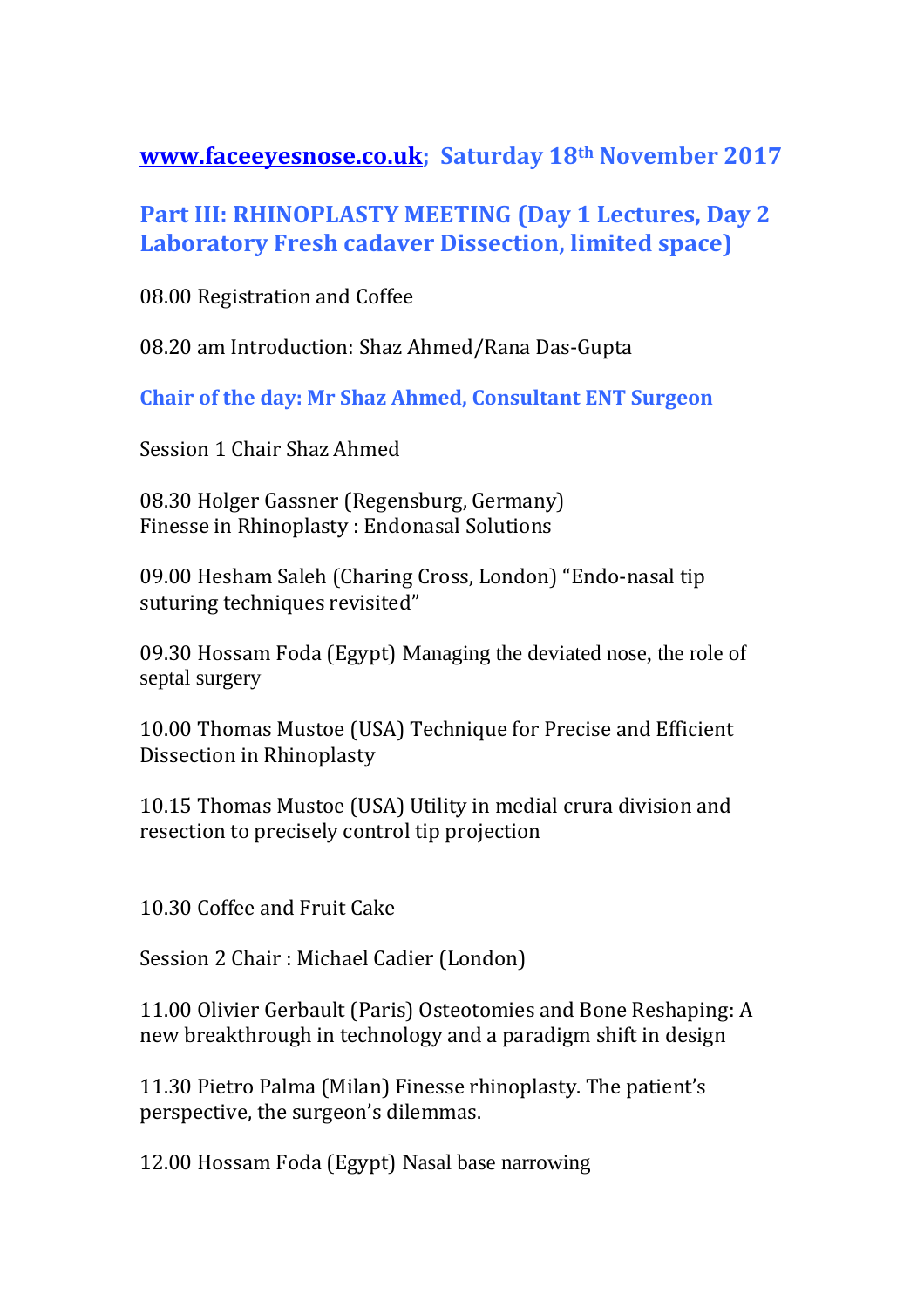12.20 Hossam Foda (Egypt) "Tip suturing techniques"

12. 40 Santdeep Paun (London) "Rethinking tongue in groove in tip surgery"

13.00-14.00 Lunch Traditional British Fish and Chips

Session 3 Chair: Tarek Ahmed (Cambridge)

14.00 Olivier Gerbault (Paris) The African Nose, principles of management in rhinoplasty.

 **14.30pm Dean Toriumi (Chicago, USA) Keynote Lecture.** *Structure Approach to Rhinoplasty: Lessons Learned in 30 years.*

**15.30pm: Tarek Ahmed/Basim Matti** (Moderators) Round Table III **Toriumi, Mustoe, Gerbault, Gassner, Foda**

**"Order of Procedure in Rhinoplasty in the light of Piezo:** *Keep Up its All Changed"* 

16.00 Tea and Cucumber Sandwiches

Session 4 Chair: **Jeyaram Srinivasan**

16.00 Tim Woolford " Building and Surviving a rhinoplasty practice" (Manchester Royal Infirmary)

**16.30 Dean Toriumi: Keynote presentation.** *Management of Complex Nasal Deformities.* 

17.30 Hesham Saleh (Charing Cross, London,) Camouflage techniques in Rhinoplasty

18.00 Anshul Sama "sleep apnoea - is it a big deal in rhinoplasty?"

18.20 **DEAN TORIUMI** VIDEO PRESENTATION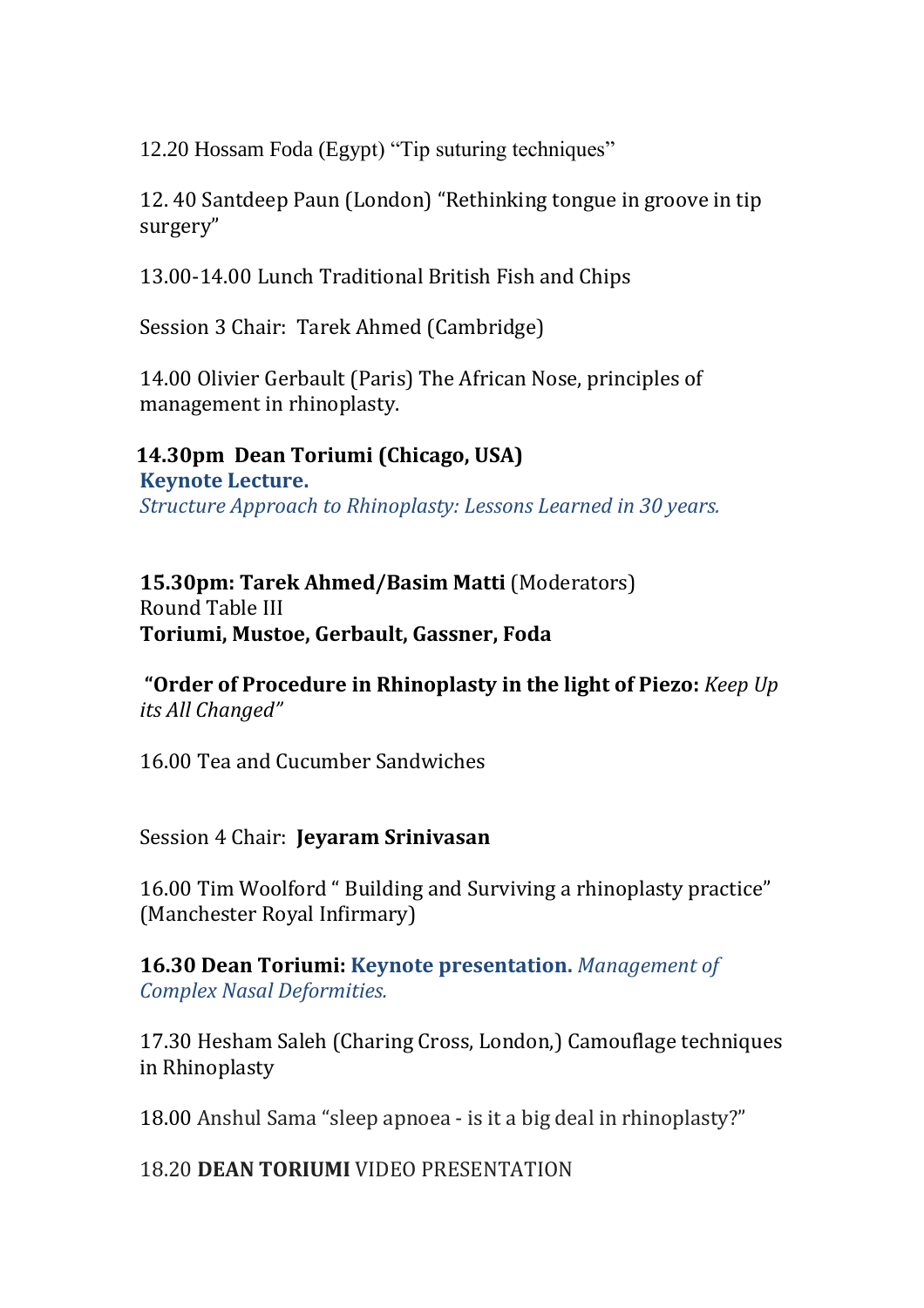Structure Grafting in Rhinoplasty

19.20 Discussion of Video Presentation

19.30 Close of Meeting

**20.15** Rhinoplasty Faculty Dinner - The Saxon Mill Pub, Private Room (Ticket Holders Only Please)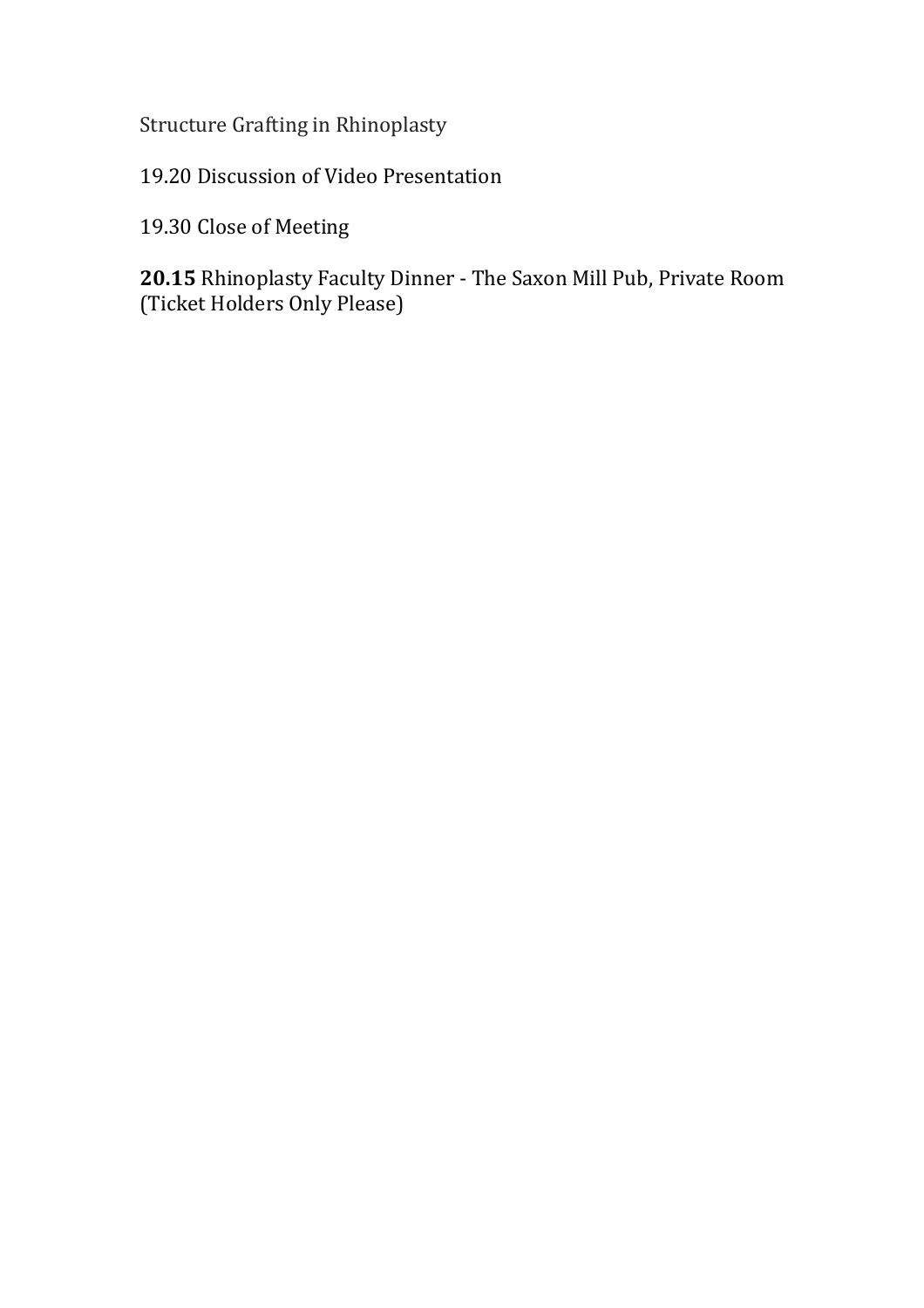# **Sunday 19th November 2017**

# **Rhinoplasty Laboratory Day**

*(it is assumed that candidates have some experience of rhinoplasty if sitting this masterclass)*

Osteotomies using ultrasound knife (piezo) 08.30: **Olivier Gerbault:** Osteotomies in Rhinoplasty using the Piezo Techniques

10.00 Marking and Opening the Nose and Exposing the tip cartilages: **Dean Toriumi**

10.30 Tip Suturing Techniques: **Hossam Foda**

Delegates To Try: Tip Modification Techniques and Suturing

Hossam Foda to demonstrate:

- a) Dome Creation Suture
- b) Lateral crural steal
- c) Dome equalization suture
- d) Tongue in Groove
- e) Lateral crural spanning sutures
- f) Medial crural fixation sture

*Delegates to practice above techniques*

11.30 Delegates : Incisions and opening the nose and Septoplasty Septal harvest and creation of Spreader Grafts

### **12.15 Sandwiches arrive staggered breaks**

13.30 Osteocartilginous Vault Surgery Hump Reduction: Composite or Component Internal Medial Osteotomy Internal lateral Osteotomy Percutanous Lateral Osteotomy

*Or Piezo if you (as a candidate are already competent at using the above techniques with traditional osteotomes)*